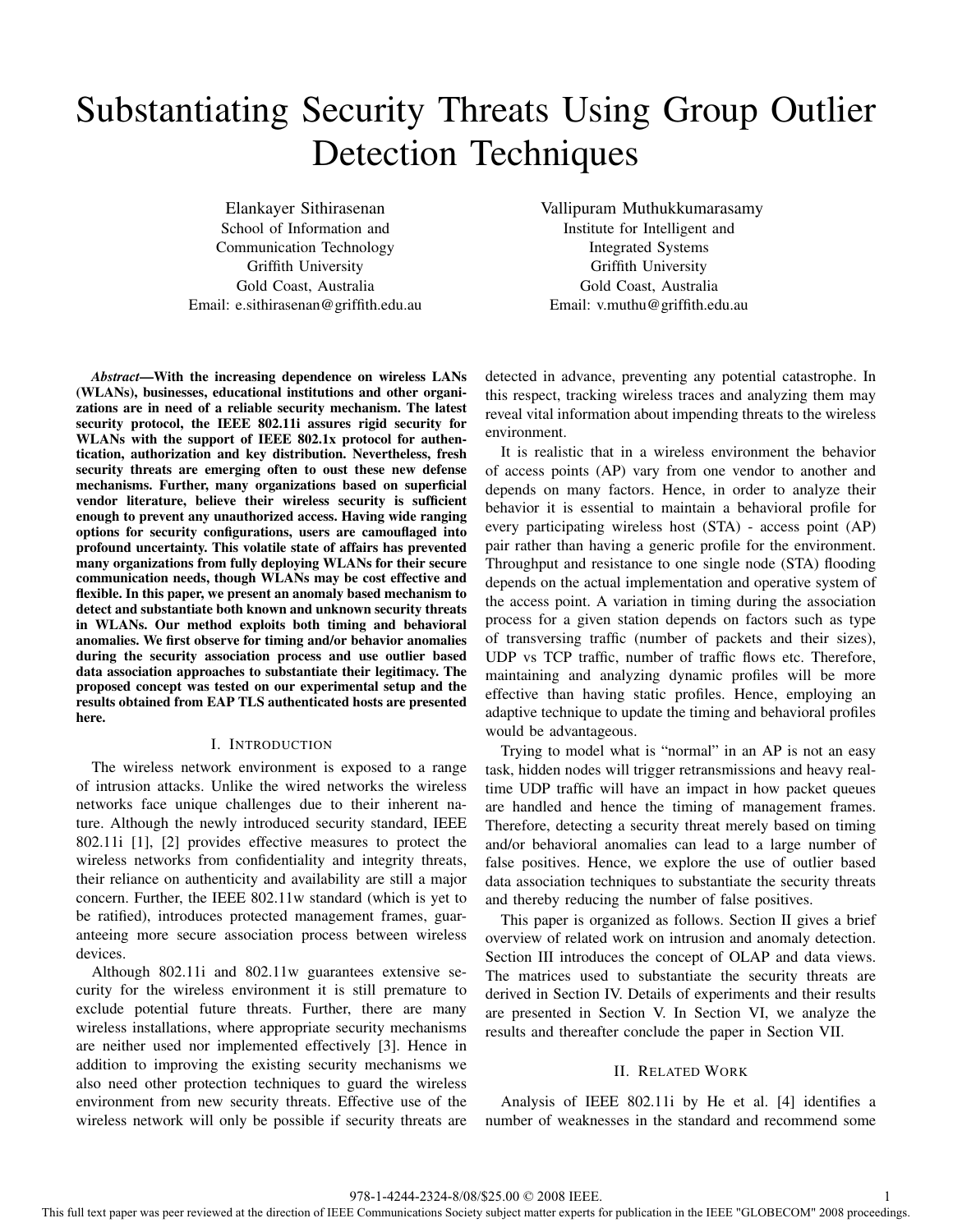solutions from the software/hardware implementation perspectives. A similar analysis by Sithirasenan et al. [5] further highlights the weaknesses of the standard. They have discussed the possibilities of several attacks on poorly configured 802.11i networks. Further, they state that although the new security standard offers sufficient protection to the wireless environment it is up to the implementer to ensure that all issues are addressed and the appropriate security measures are deployed. For instance, a single misconfigured station could lead the way for a attack and expose the organizational network. Lynn et al. [6] discuss that if no authentication mechanisms are implemented an adversary could establish two separate connections to the supplicant and the authenticator to construct a Man-in-the-Middle (MitM) attack. Furthermore, if mutual authentication mechanism is not appropriately implemented an adversary will be able to launch a MitM attack and learn the Pairwise Master Key (PMK) as illustrated by Asokan et al. [7]. Although these vulnerabilities are not directly connected with 802.11i, any implementer of 802.11i needs to consider these problems warily and keep monitoring the wireless hosts to guarantee proper integration of the security mechanisms.

Barbeau et al. have analyzed impersonation attacks in future wireless and mobile networks [8]. They have performed a risk analysis on the possible types of impersonation attacks in wireless networks. Summing up their findings they stress that the risk of impersonation in wireless networks is critical since the threat can be materialized into several forms of attacks. Hence they highlight the need for effective countermeasures to address the threats.

The countermeasure proposed by Barbeau et al. [8] includes the use of Radio Frequency Fingerprinting (RFF) and User Mobility Profiles (UMP) for Anomaly Based Intrusion Detection (ABID). At the same time the use of device and user profiles to detect anomalies has been studied by Hall et al. [9]. They incorporate RFF into an ABID system to associate a MAC-address of a device with the corresponding transceiver profile. Hence, if an observed transceiver print from a claimed MAC-address matches the corresponding transceiver profile, then the MAC-address has not been spoofed. They make use of this idea to verify the credibility of their UMP based ABID system. They discussed enhancing the capability of their system by supplementing existing user and device-based profiles, with those based on mobility. However, this system is more suitable for addressing the problem of stolen cell phones, given that the mobility behavior of the thief and the user are likely to be different. In the case of wireless networks the attacker needs to be in the same domain as the user to carry out an attack. Therefore the use of mobility profiles will not be suitable for intrusion detection in infrastructure WLANs.

Further enhancing their work, Gill et al. studied the anomaly detection response using correlation techniques in their later study [10]. Here, having detected an anomaly from either mechanism; Round Trip Timing (RTT) or Received Signal Strength (RSS), they wait for a confirmation from the other. For example, if the RSS detection algorithm registers an abrupt spike in RSS value for a particular MAC address, the correlation engine would register this and wait for the next RTS-CTS event for this MAC address and check the results of the RTT detection algorithm. If both algorithms register an alert for that MAC address, then an alarm would be raised. From a number of experiments performed they claim nil false negative and a low number of false positives. Hence they claim anomaly detection systems could not rely only on one observation and that multiple observations is necessary together with effective correlation techniques to verify the legitimacy of each alarms raised. However, this technique is not suitable in every situation since the legitimate user and the intruder can exhibit the same RSS and RTT.

Maxion et al. [11] apply benchmarking to prove that differences in data regularities influence anomaly detector performance, and such differences are found in natural environments. All anomaly-detection algorithms operate on data captured from some kind of computing domain or environment. Embedded in each type of environment is a particular structuring of the data that is a function of the environment itself. The researchers provide quantitative results of running an anomaly detector on various data sets containing different structure. The results on different data regularities proved data consistency influences the anomaly detector performance. Hence they emphasize the need for anomaly detection systems that can handle differences in data regularities effectively.

Most data mining based intrusion detection systems detect unusual events or anomalous behavior in networks effectively [12]–[15]. However, the major problem is validating the legitimacy of abnormal events. Almost all of the work found in the literature present techniques to detect abnormal or rare events in networks. However, having found an anomalous or rare event how to validate it as legitimate or illegitimate is the major challenge yet to be addressed. In this view, discovery of outliers to extract a few data objects with abnormal behavior patterns, which are more imperative than common patterns in some cases, can be of practical significance in intrusion detection systems, credit fraud detection, etc [16]. Hence, in this study we investigate the use of outlier mining techniques to address the problem of validating the legitimacy of abnormal events.

## III. OLAP AND DATA VIEWS

A popular model for On-line Analytical Processing (OLAP) applications is the multidimensional database also known as the data cube [17]. A data cube consists of two kinds of attributes: dimensions and measures. The set of dimensions may consist of elements like IP addresses, port addresses, event identities etc. that together form a key. Measures are typically numeric elements like packet size, duration etc.

A data cube with five attributes will include a total of thirty two views. However, in an actual application although the number of attributes can be many, the required number of views may vary depending on the requirements. For example, if we assume that attribute "A" and "B" represent the identities of APs and STAs respectively, then for data association analysis between the APs and STAs we will consider only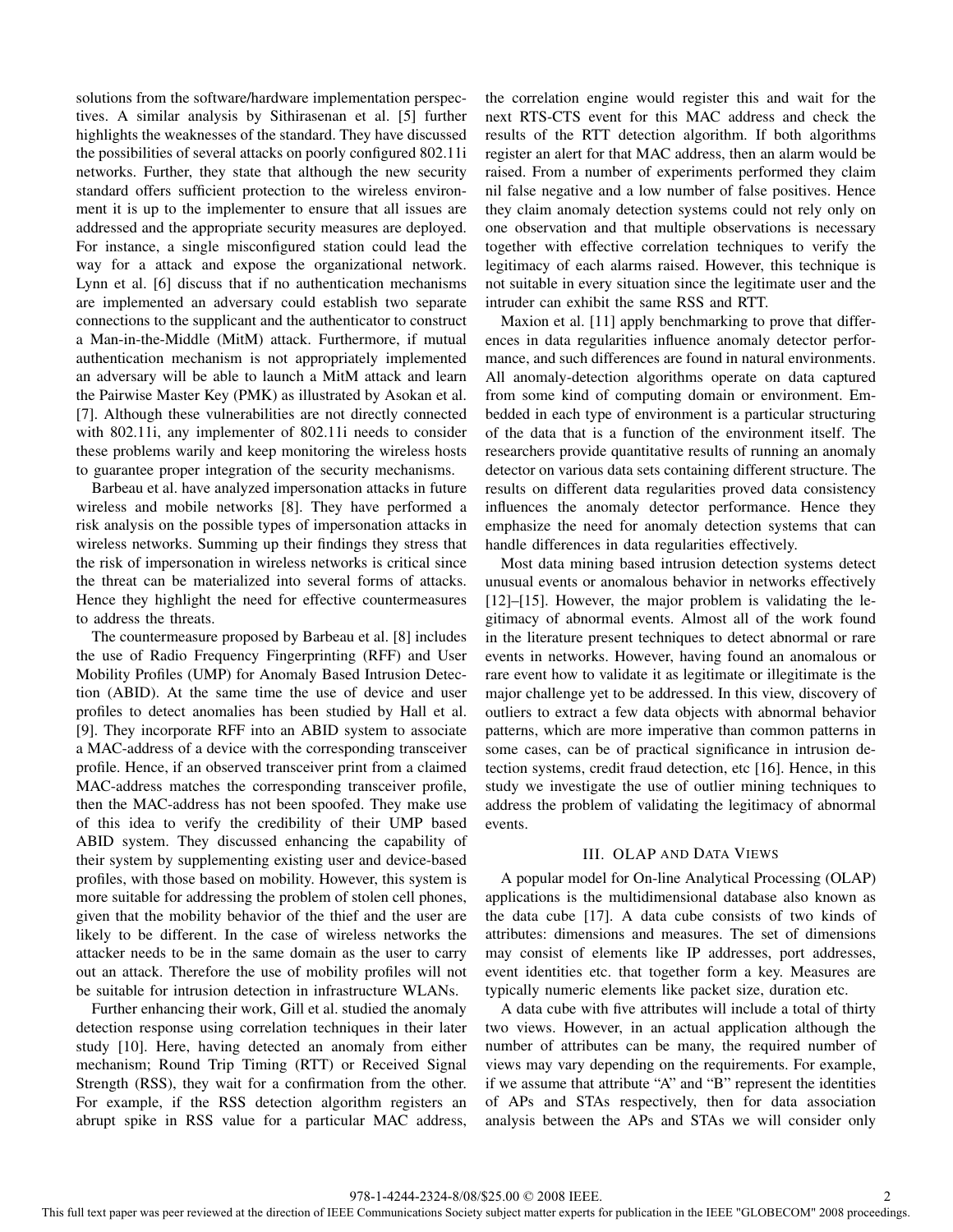| Reference     | <b>Attribute</b> | Type      |
|---------------|------------------|-----------|
| А             | Source ID        | Dimension |
| R             | Destination ID   | Dimension |
| $\mathcal{C}$ | Event ID         | Dimension |
| D             | Time of Day      | Dimension |
| E.            | Channel ID       | Dimension |
| F             | Protocol ID      | Dimension |
| G             | Cipher ID        | Dimension |
|               | Event count      | Measure   |

TABLE I DATA CUBE ATTRIBUTES

| No.                      | <b>Threat</b>     | <b>Attributes</b>          |
|--------------------------|-------------------|----------------------------|
|                          | Replay            | ABCDE, ABCE, ABCD, ABC,    |
|                          | attack            | ACD, ACE, BCD, BCE, AC, BC |
| 2                        | Message           | same as above              |
|                          | deletion          |                            |
| 3                        | Masquerading      | BCDEFG, BCFG, BCDF, BCDG,  |
|                          | and Malicious AP  | BCEF, BCEG, BCD, BCE, BCF, |
|                          |                   | BCG, BC, BD, BE, BF, BG    |
|                          | Session Hijack    | ABCFG, ABCF, ABCG, ABC     |
|                          |                   | ABF, ABG, AB               |
| $\overline{\phantom{0}}$ | Man-In-The-Middle | same as above              |
|                          | (MitM)            |                            |
| 6                        | Denial of Service | ABC. AB                    |
|                          | (DoS)             |                            |

TABLE II VIEWS ASSOCIATED WITH SECURITY THREATS

those views that consists of attributes "A" and "B", i.e. views "ABCD", "ABCE", "ABDE", "ABC", "ABD", "ABE" and " $AB$ ".

Table I presents the list of attributes that are stored in the data cube for our analysis. Since we are concerned with wireless traces in the association phase of the wireless devices, we store only those attributes that are necessary for this purpose. In this respect the identities (Source and Destination IDs) of the two communicating hosts, the current message (event) passed, the time during the message is passed, the channel on which the message is passed, the protocol used and the cipher used are stored in the data cube.

Table II shows the relationship between data cube views and some common security threats. This table was established considering each threat and identifying the attributes that are associated with the threat. Having identified the attributes, we then categorized the views that are vital for substantiating the security threat. For example in the case of Threat 1 - Replay Attack, we need to track the source and destination of every message in addition to the event identity. Hence, attributes A, B and C are important. However, attributes D (Time of Day) and F (Protocol ID) can be used to further refine the analysis. Therefore, to substantiate this threat we consider all views that include these attributes.

For Threat 6 - Denial-of-Service attack, we consider the events associated with the source and the destination. Hence, attributes A, B and C will be considered to substantiate this attack. In this manner we establish the necessary views that are useful for substantiating the various security threats.

The rationale for using data cube in our analysis is (i) we can readily utilize the advantages of OLAP, such as systematic storage of historical data and fast querying (ii) by linking the threat to the data cube views we can provide a suggestion about the type of threat and the possible solutions and (iii) the scaling of the entire system to meet the ever growing needs.

## IV. QUANTIFYING SECURITY THREATS

In order to substantiate the security threats (using the data cube views) we established the notion of *group confidence*, extending the definitions discussed in [18]. The OLAP related definitions are obtained directly from OLAP with some minor changes [17], [19]. We then use the principles of information theory to derive mathematical expressions for *Group Confidence Level*.

# Definition 1. Count

Function *count* is defined in a natural way over the non-negative integers.  $count(c)$  is the number of incidents that cell *c* contains.  $count(c) = |content(c)|$ .

## Definition 2. Parent Cell

Cell  $c' = (c'_1, c'_2, \ldots, c'_m)$  is the *parent cell* of cell<br>on the *k*th attribute where  $c' = x$  and  $c' = c$ , for  $i \neq k$ *c* on the *k*th attribute where  $c'_k = *$  and  $c'_j = c_j$ , for  $j \neq k$ .<br>
Eunction *narent*(*c*<sub>k</sub>) returns *narent cell* of cell *c* on the Function *parent* $(c, k)$  returns *parent cell* of cell *c* on the *k*th attribute.

Definition 3. Relative Frequency

$$
R(c,k) = \frac{count(c)}{count(parent(c,k))}
$$
 (1)

We define *R*(*c, k*) given by Equation 1 as *relative frequency* of cell *c* with respect to attribute *k*. We then define the *normalized support* for cell *c* as follows:

$$
N(c,k) = -R(c,k)log(R(c,k))
$$
\n(2)

Higher values for *normalized support* indicate lower *relative frequencies*. Therefore, an event with very high *count* value will have lessor *normalized support* value compared to those events with less *count* values.

#### Definition 4. Uncertainty Function

Next, we define the *Uncertainty* function *H* to measure the uncertainty of a group of events. This uncertainty measure is defined in terms of the relative frequencies of *n* disjoint events associated with attribute *k*. One candidate uncertainty function that satisfies our requirements is the entropy:  $H(X) = -\sum p_i \log(p_i)$ . Thus, we have

$$
H(c,k) = -\sum_{k \in 1...n} R(c,k) \log(R(c,k)
$$
 (3)

The uncertainty value provides an estimate as to how much abnormal a group of associated incidents is with respect to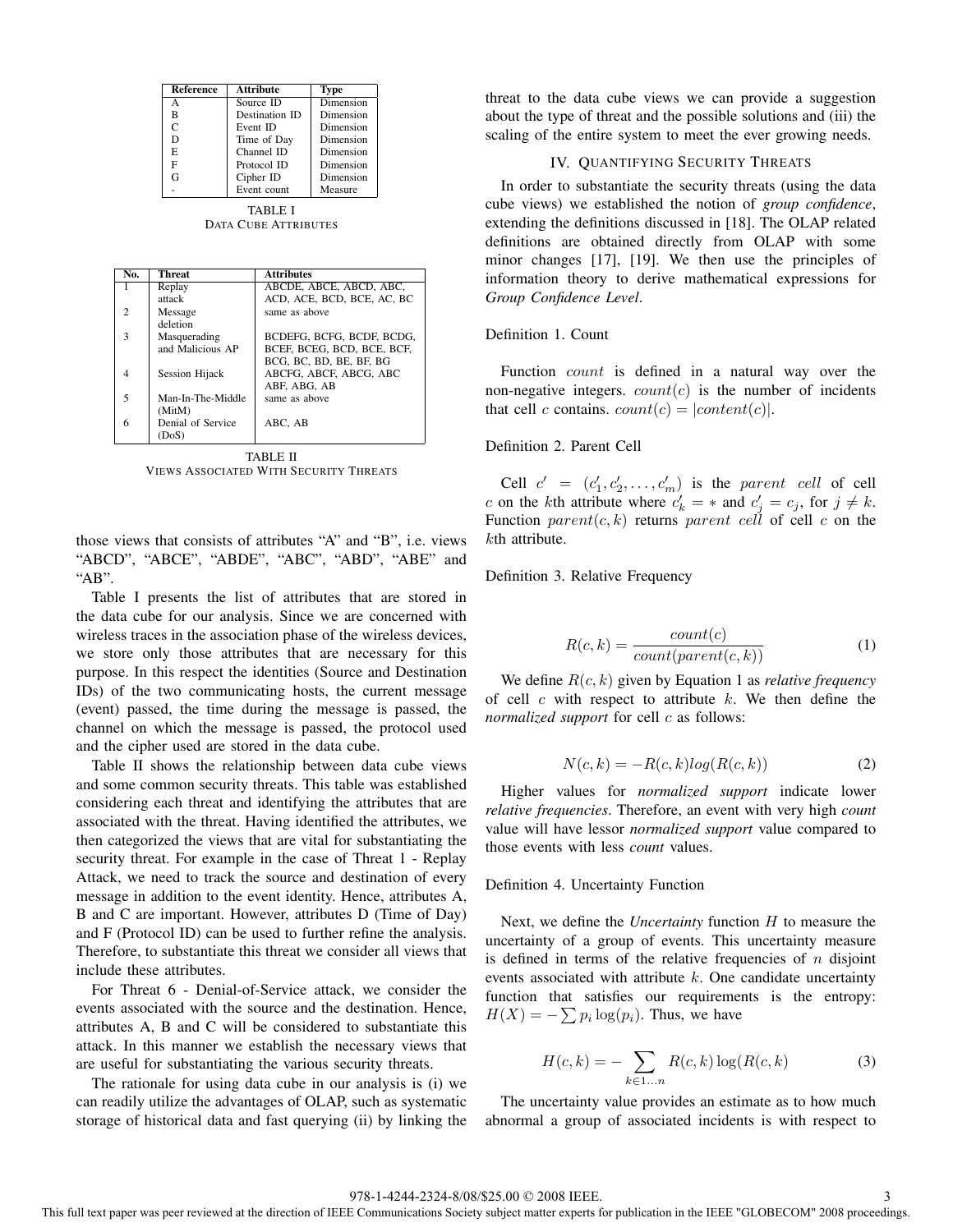normal events.

## Definition 5. Group Confidence Level

Using the mathematical expression for *uncertainty* we establish the notion of *group confidence level* in relation to a group of associated events. This is defined as the ratio between the abnormal behavior and the normal behavior during a similar security association process. Hence, the group confidence level *G* is given by the following equation as a percentage.

$$
G(c,k) = \left[\frac{H(c,k)}{\log(n)}\right] * 100\%
$$
 (4)

The group confidence level *G*, thus obtained could be used as a scale to indicate the cohessiveness of a group of associated events.

## V. EXPERIMENTS AND RESULTS

In view of testing the above described concept, we proposed an Early Warning System (EWS) to detect and/or prevent intrusions in wireless networks. The EWS includes a packet capturing module, an event engine, a timing anomaly detection module, a behavioral anomaly detection module, an intrusion prevention module and the data mining engine. The data mining engine is the main component of our EWS with the ability of processing outlier based data association requests effectively, preventing intrusions in real time. The EWS have several levels of defense offering improved reliability for anomaly detection. The first level of defense is the discovery of timing anomalies followed by the discovery of behavioral anomalies. If an event is discovered with either or both anomalies a third level of defense is triggered to substantiate the legitimacy of the anomalies based on historical data. Since the EWS needs to search enormous amounts of historical data in real time we use parallel processing techniques to search the database. A more detailed description of the EWS can be found in [20].

The test setup used to perform the various experiments consists of several IEEE 802.11i configured access points and stations. Using this setup a number of experiments were carried out to validate the proposed substantiation mechanism. Two different types of security threats; Denial-of-Service (DoS) attack and Replay attack were executed in order to study the effectiveness of our substantiation technique in validating the timing and behavioral anomalies. Preliminary experimental results on timing and behavioral studies for EAP-LEAP and EAP-PEAP authenticated stations can be found in [21] and for EAP-TLS stations in [22]. Extending on this work, here, we present and analyze the substantiation of detected anomalies using *group confidence levels* on EAP-TLS configured stations.

Figure 1 shows the normalized support (Equation 2) for EAP-TLS events. These readings were obtained from our experimental setup during normal operations. Here, we use



Fig. 1. Normal EAP-TLS Authentication

| Parameter | Ideal      | H(k) | G(k)  |  |  |  |  |
|-----------|------------|------|-------|--|--|--|--|
|           | Norm. Supp |      |       |  |  |  |  |
| 802.11    | 0.50       | 1.98 | 99.25 |  |  |  |  |
| EAP       | 0.27       | 3.80 | 99.96 |  |  |  |  |
| TABLE III |            |      |       |  |  |  |  |

EAP-TLS MEASUREMENTS

the term normal operation meaning that there was no abnormal events introduced explicitly. However, the wireless environment was exposed to the regular campus wide wireless traffic. The diagram also indicates the ideal *normalized support value* (Table III) for both IEEE 802.11 and EAP events. The event numbers used in these diagrams are serial values that correspond to the various EAP-TLS events.

In Figure 1, the *normalized support values* for most events have *support values* close to the *ideal normalized support*. Although we can notice some deviation from the ideal support values, the overall confidence is high as shown in Table III. The table lists the *uncertainty* (Equation 3) and the *group confidence levels* (Equation 4) of IEEE 802.11 and EAP group events during EAP-TLS authentication.

From these results it is evident that EAP-TLS authentication scheme demonstrates high confidence levels (above 99.25%) during normal operations irrespective of those events deviating from *ideal support values*. This is due to the fact that all IEEE 802.11 and EAP events, as a group, behave in a moderately predictable manner under normal conditions. However, under abnormal conditions their group behavior cannot be guaranteed. To verify our claim we consider two abnormal situations in the wireless environment and discuss their results.

Figure 2 shows the normalized support for EAP type specific events on wireless stations configured for EAP-TLS authentication, during a DoS attack. In this case the *normalized support values* of IEEE 802.11 events deviate considerably from the ideal support values. For 802.11 association events support values deviate from 0.5 to about 0.02. In the case of EAP events the support value varies between 0.4 and 0.15. This is because of the "Deauthentication" frames injected. Consequently, this demonstrates the unreliable nature of 802.11 open system association.

During the DoS attack, events "ASSOCIATION RE-QUEST" (3) and "ASSOCIATION RESPONSE" (4) have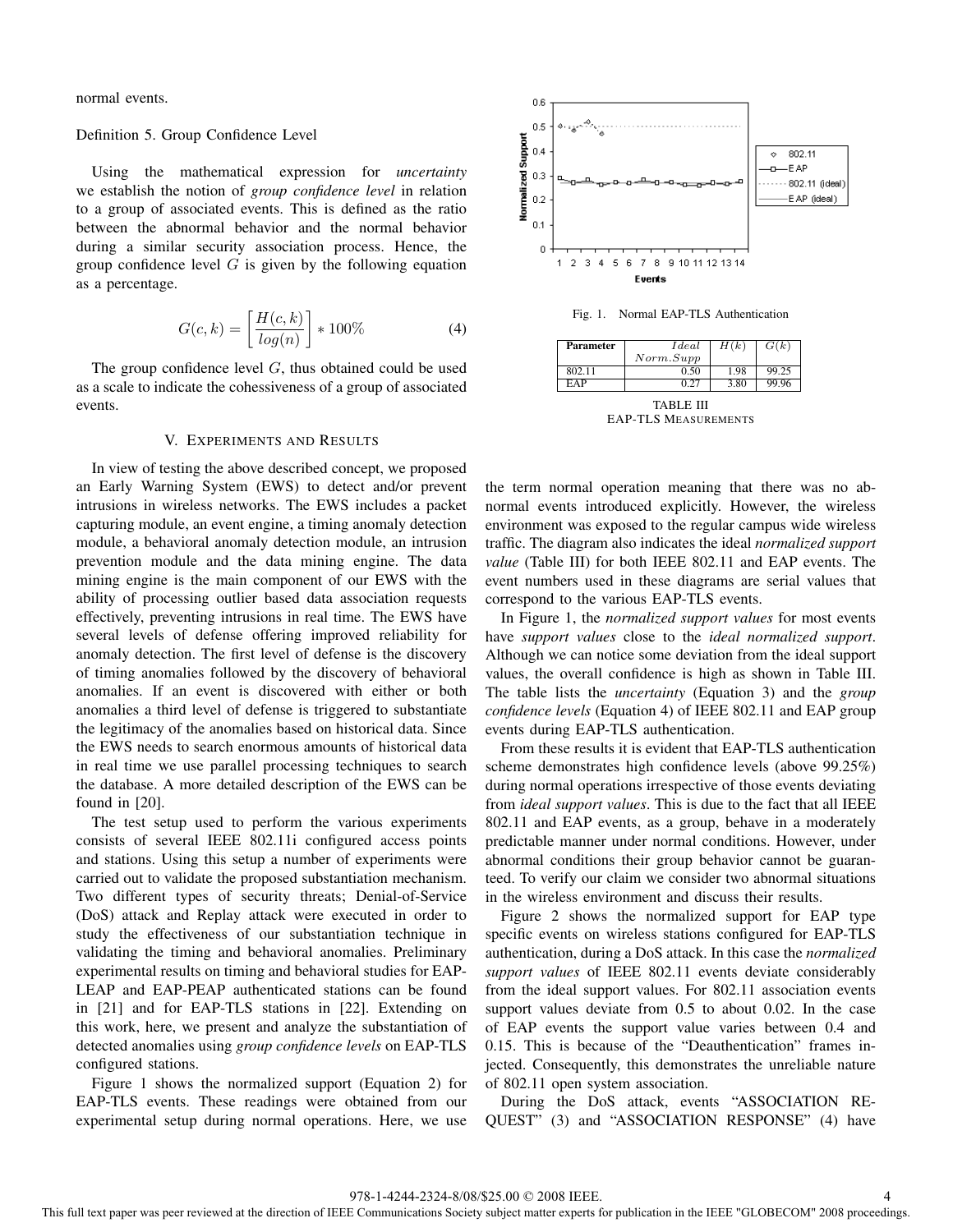

Fig. 2. DoS Attack during EAP-TLS Authentication

| Parameter | <b>EAP-TLS Authentication</b> |       |        |       |  |
|-----------|-------------------------------|-------|--------|-------|--|
|           | DoS                           |       | Replay |       |  |
|           | 802.11                        | EAP   | 802.11 | EAP   |  |
| H(k)      | 1.04                          | 3.91  | 1 7 1  | 3.85  |  |
| G(k)      | 40.36                         | 90.53 | 73.60  | 94.29 |  |
|           |                               |       |        |       |  |

TABLE IV QUANTIFYING ATTACKS

almost equal *count*. This is due to the legitimate reassociation after a deauthentication. However, compared to the "DEAU-THENTICATION" (2) events the *count* for "AUTHENTICA-TION" (1) events is less because of the high number of injected "Deauthentication" frames. Similarly, the EAP events also have less count compared to the 802.11 "DEAUTHENTI-CATION" events. This is again because of the large number of "Deauthentication" frames injected and the reassociation does not take place at the same pace, since the channel is busy with "DEAUTHENTICATION" events.

On the other hand, if we look at the EAP events, except for some EAP events most of the events have support values close to ideal. Nevertheless, this demonstrates that the EAP-TLS authentication process could still be interrupted, resulting in fresh reassocation. In the next section we analyze a Replay attack comparing the results with that of the DoS attack.

## VI. ANALYSIS

As discussed above, Figure 2 demonstrates the behavior of association events during the DoS attack. It shows that both 802.11 and EAP events are vulnerable to the attack. To further investigate this behavior we calculated the uncertainty and the confidence level for each case. As shown in Table IV, the confidence levels for IEEE 802.11 events (during DoS) are comparatively low (40.36%) indicating very poor resistance to DoS attack. In contrast, the confidence level for EAP events are not low as for 802.11 events. Hence, it is evident that EAP events are more consistent and hence more reliable than the 802.11 events.

Figure 3 shows the normalized support for EAP-TLS authentication events during, during a Replay attack. Here again, the *count* for 802.11 events were high because of the "Authentication" and "Association Request" frames injected. Consequently, as in the case of DoS attack this demonstrates



Fig. 3. Replay Attack during EAP-TLS Authentication



Fig. 4. EWS Accuracy with Substantiation

the unreliable nature of 802.11 open system association. In this case the events "AUTHENTICATION" (1) and "ASSO-CIATION REQUEST" (3), both replayed messages, have very high *count* indicating the Replay attack.

Next, let us consider the EAP type specific events. As in the case of DoS attack some EAP events demonstrate close to ideal support and the others deviate considerably. To further investigate, we calculated the *uncertainty* and the *confidence level* for each case. As shown in Table IV the confidence level for 802.11 events is low (73.60) and is high (94.29) for EAP events.

Figure 4 shows the accuracy of our EWS with and without substantiation in a wireless environment with different number of abnormalities. Here the abnormalities were forced with some having an effect on the wireless hosts and the others being replications. The EWS without substantiation raised large number of false alarms and the EWS with substantiation demonstrated 99% accuracy. The large number of alarm values raised when substantiation was not effective was due to the fact that it was merely reporting all timing and/or behavior anomalies as security threats.

In the foregoing paragraphs we have discussed the vulnerabilities of the various protocols and how they affect the overall confidence of the security association. The results demonstrate the need for protected management frames to guarantee a reliable association process. However, in the case of RSN, it is important to note, that although IEEE 802.11 and EAP protocols may demonstrate low confidence levels, it is up